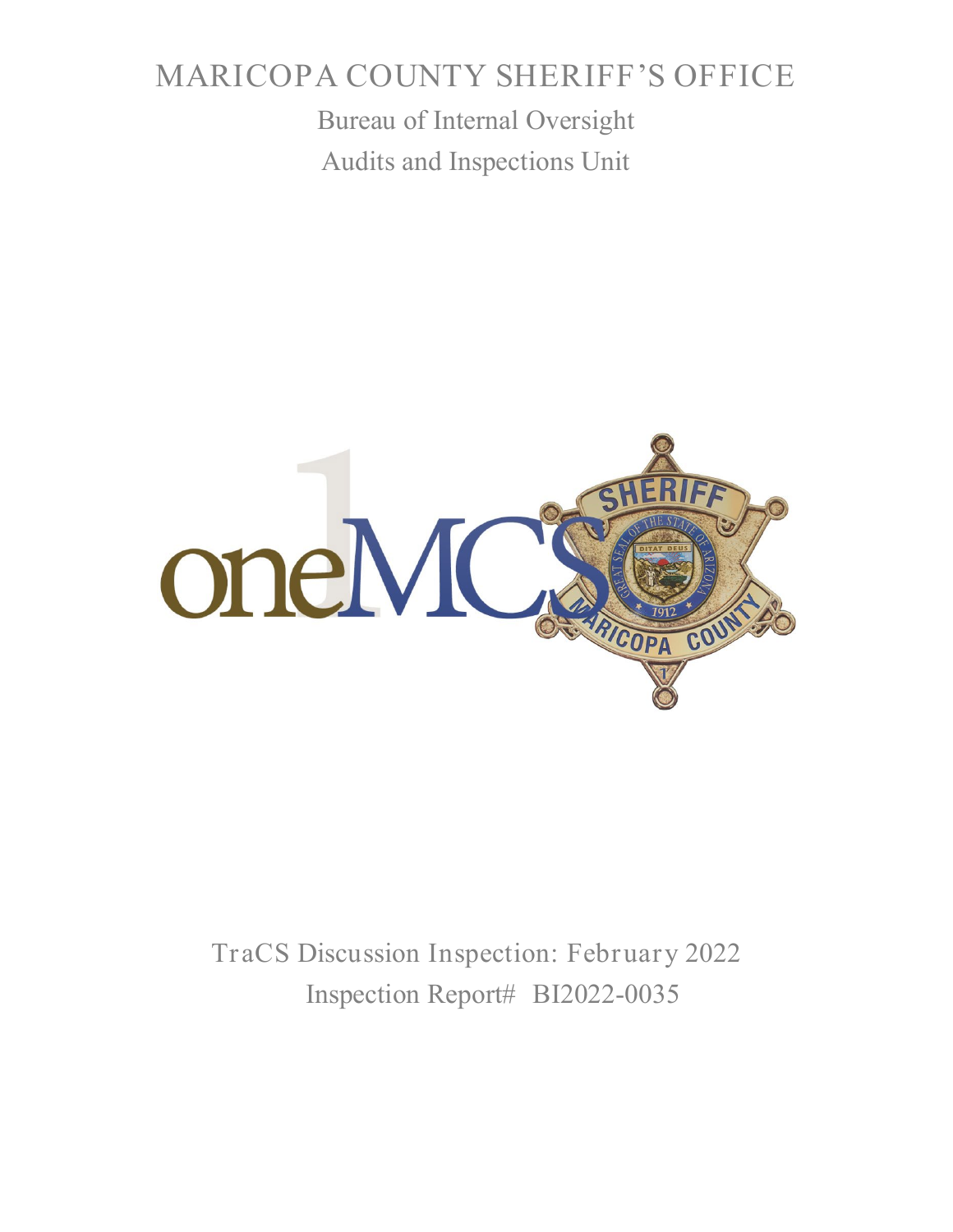The Audits and Inspections Unit (AIU) of the Sheriff's Office Bureau of Internal Oversight (BIO) will conduct monthly inspections of the TraCS Discussion of traffic stops to ensure compliance with Office Policies, promote proper supervision, and support the requirements set forth in the Court Order. Inspectors will utilize the TraCS System and a sample of randomly selected employees from each district for review. The TraCS Traffic Stop Discussion will be uniformly inspected utilizing a matrix developed by the AIU, in accordance with the procedures outlined in policies EA-11, EB-1, GB-2, and Melendres Court Order Paragraph 85.

### **Compliance Objectives:**

Utilizing the TraCS Traffic Stop Discussion Matrix, review each selected deputy TraCS data to ensure the following for February 2022:

- Determine what district the traffic stop data originated from
- Verify the supervisor individually discussed each traffic stop completed within a monthly time frame by applying the "Discussed with Deputy" indicator
- Each Traffic Stop inspected will be counted as one inspection

#### **Criteria:**

MCSO Policy EA-11, *Arrest Procedures* MCSO Policy EB-1*, Traffic Enforcement, Violator Contacts, and Citation Issuance* MCSO Policy GB-2, *Command Responsibility* Melendres Court Order Paragraph 85

#### **Conditions:**

MCSO's assigned Court Monitors provided a sample of 21 Deputies from all Patrol Districts for the Discussion Inspection covering data from February 2022. The sample of 21 Deputies provided a total of 197 traffic stops available for inspection; all 197 (or 100%) of the traffic stops were inspected.

MCSO achieved a compliance rate of **99.49%** in the Discussion of Traffic Stops for the month of February 2022, as illustrated in the table below: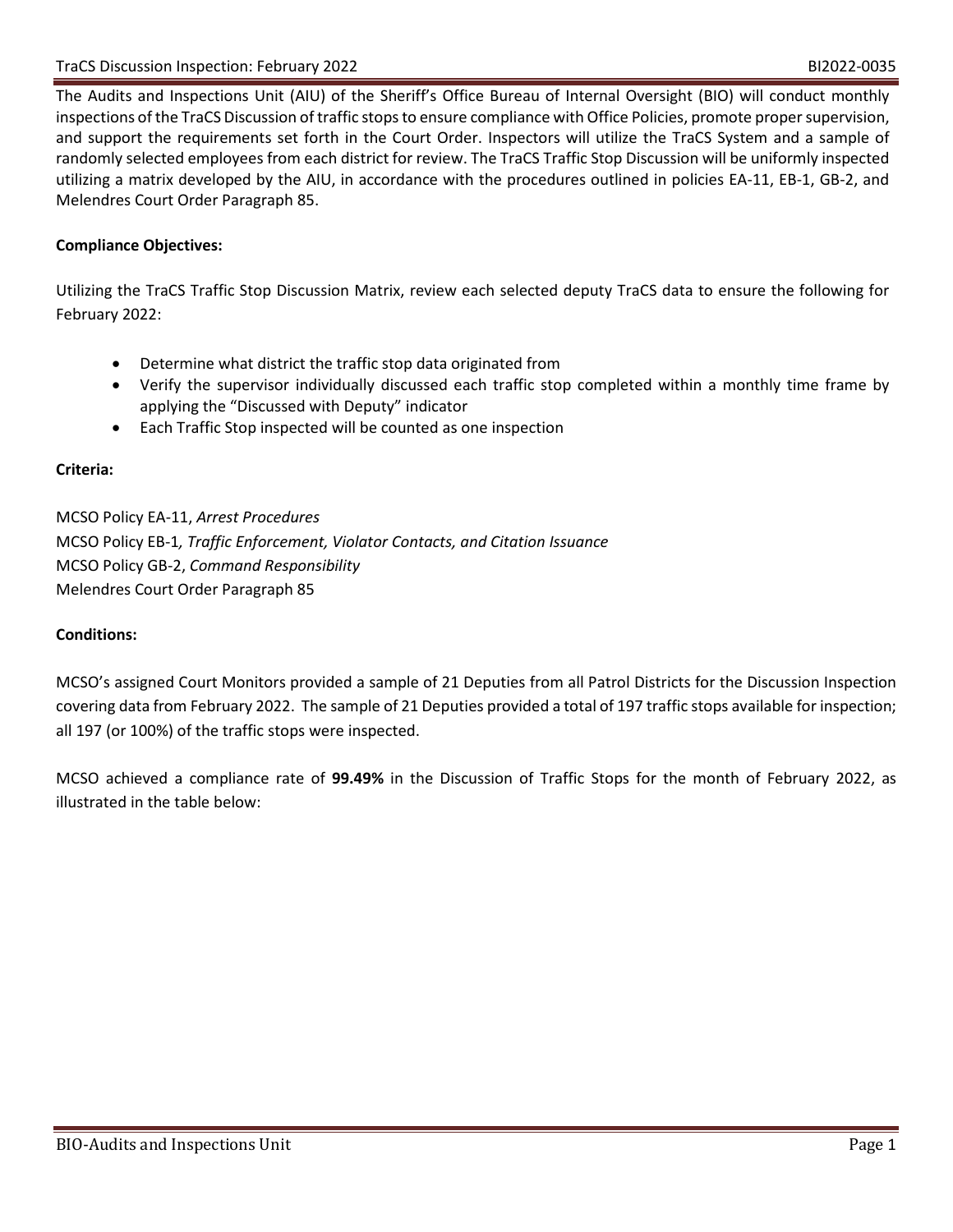

The compliance rate for each division is illustrated in the table below:

| <b>District</b>     | Dist. 1 | Dist. 2 | Dist. <sub>3</sub> | Dist. 4 | Lakes | <b>District 7</b> | <b>Total</b> |
|---------------------|---------|---------|--------------------|---------|-------|-------------------|--------------|
| In Compliance       |         | 104     | 16                 | 31      | a     | 31                | 196          |
| <b>Total Stops</b>  |         | 104     | 16                 | 31      | q     | 32                | 197          |
| <b>Compliance %</b> | 100%    | 100%    | 100%               | 100%    | 100%  | 96.88%            | 99.49%       |

It should be noted that the completion of a Discussion Inspection is dependent on when AIU receives the sample from the Court Monitors.

## Dist. 7 (1 BIO Action Form)

| <b>District</b>                                                                                                    | MC Incident # | <b>Employee</b> | <b>Deficient Supervisor</b> | <b>Commander</b> |  |  |
|--------------------------------------------------------------------------------------------------------------------|---------------|-----------------|-----------------------------|------------------|--|--|
| Dist. 7                                                                                                            | Redacted      | Deputy          | Sergeant                    | Captain          |  |  |
| <b>Deficiency</b>                                                                                                  |               |                 |                             |                  |  |  |
| Supervisor did not discuss the Vehicle Stop Contact Form (VSCF) with the Deputy monthly by applying the "Discussed |               |                 |                             |                  |  |  |

**with Deputy"** indicator within TraCS within the required 30 days. Policy GB-2.13.E.1.b.

- VSCF completed on 02/21/2022
- VSCF has not been discussed with the deputy as of 04/19/2022

**Inspector Note:** Warning was discussed by the above-listed supervisor with the deputy on 02/21/2022